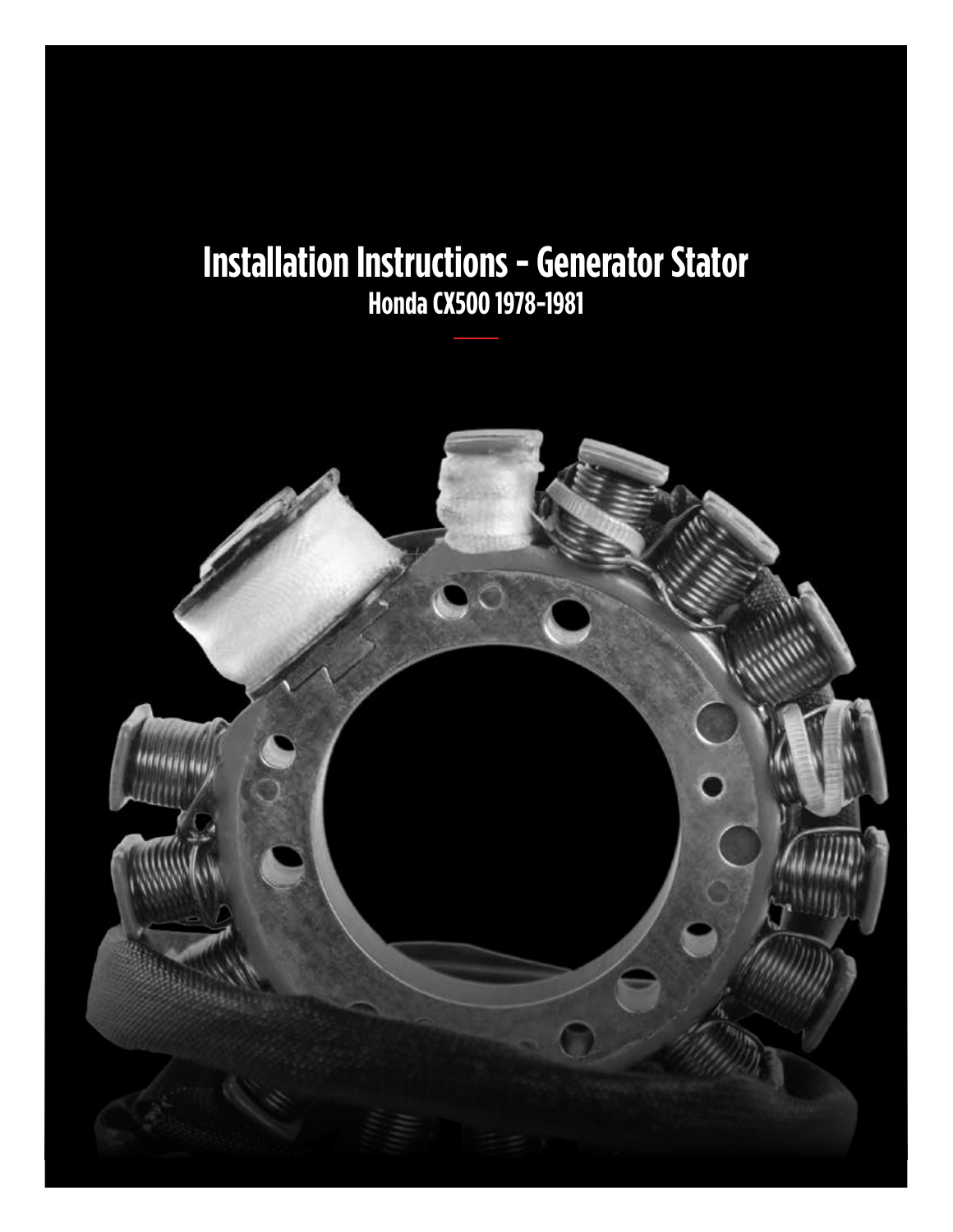**Before installing your stator :**



Replace any burned or corroded connectors on stator and regulator/rectifier.





**02**

Use hi-temp dielectric grease on all connectors.



#### **GENERATOR STATOR**

- Six wires
- Six terminals
- ALTERNATOR Black Between each Black = 0.9 ohms+/-20%
- ALTERNATOR Black to Ground =ᅠO.L. ON DISPLAY
- SOURCE 1 White to Blue = 9 ohms+/-20%
- SOURCE 2 Blue to Green = 300 ohms+/-20%
- Interior Diameter: 53mm
- Exterior Diameter: 115mm
- Thickness: 16 mm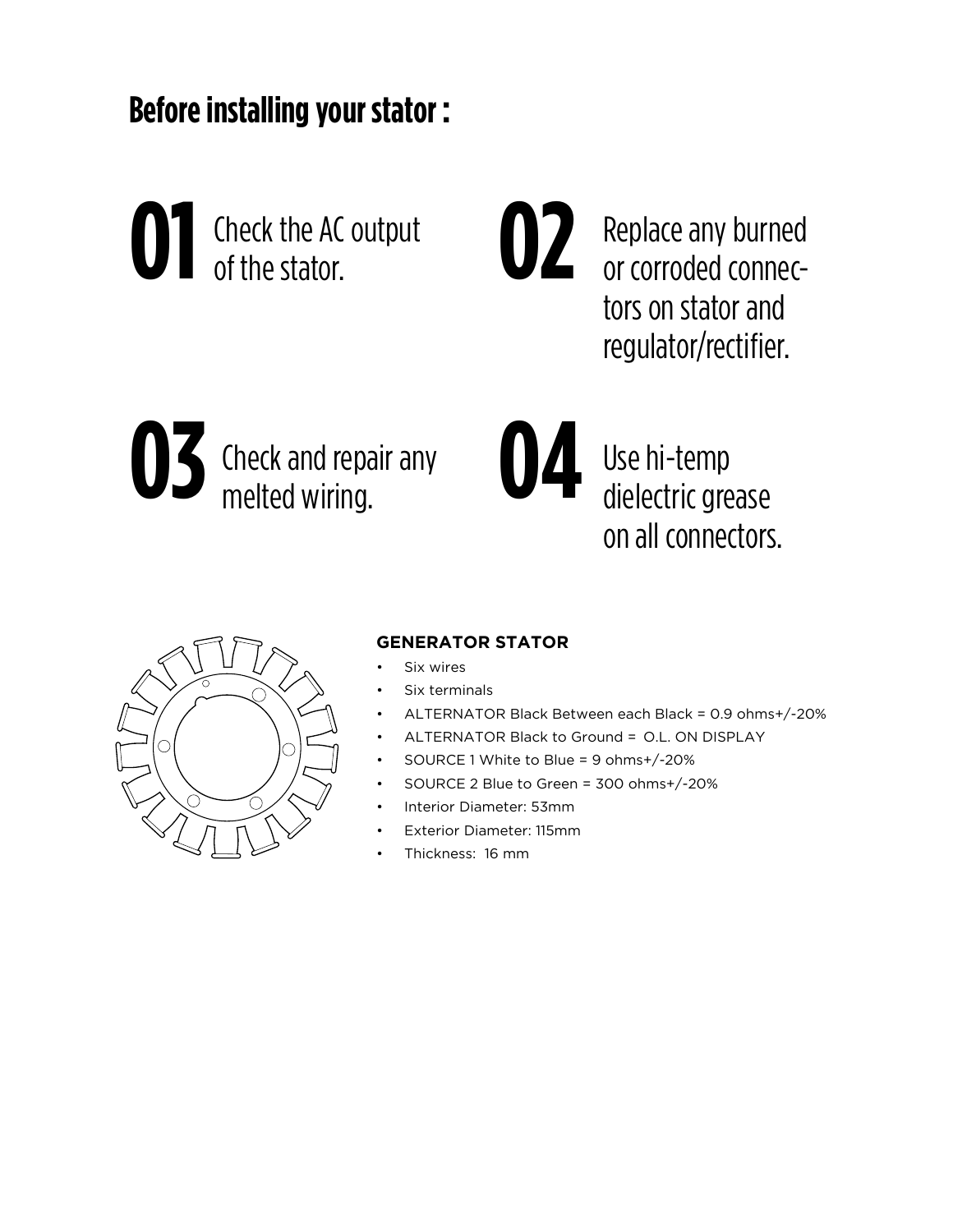# **STEP 01**

Cut the 6 wires between the stator and the grommet closest to the stator. You will be left with the harness and triggers - keep these parts to use on the new stator.

# **STEP 02**

Remove the terminals from the connector with 2 leads ( blue and white wires). Note their positions in shell, then remove these wires from harness.

### **STEP 03**

Remove the terminals from the connector with 3 leads (yellow or black wires) and remove these wires from harness.

### **STEP 04**

If terminals and connector are reusable for the 8 position connector, then remove green lead only. Note position in shell, if a new 8 position connector is to be used make sure the leads are returned to their respective position.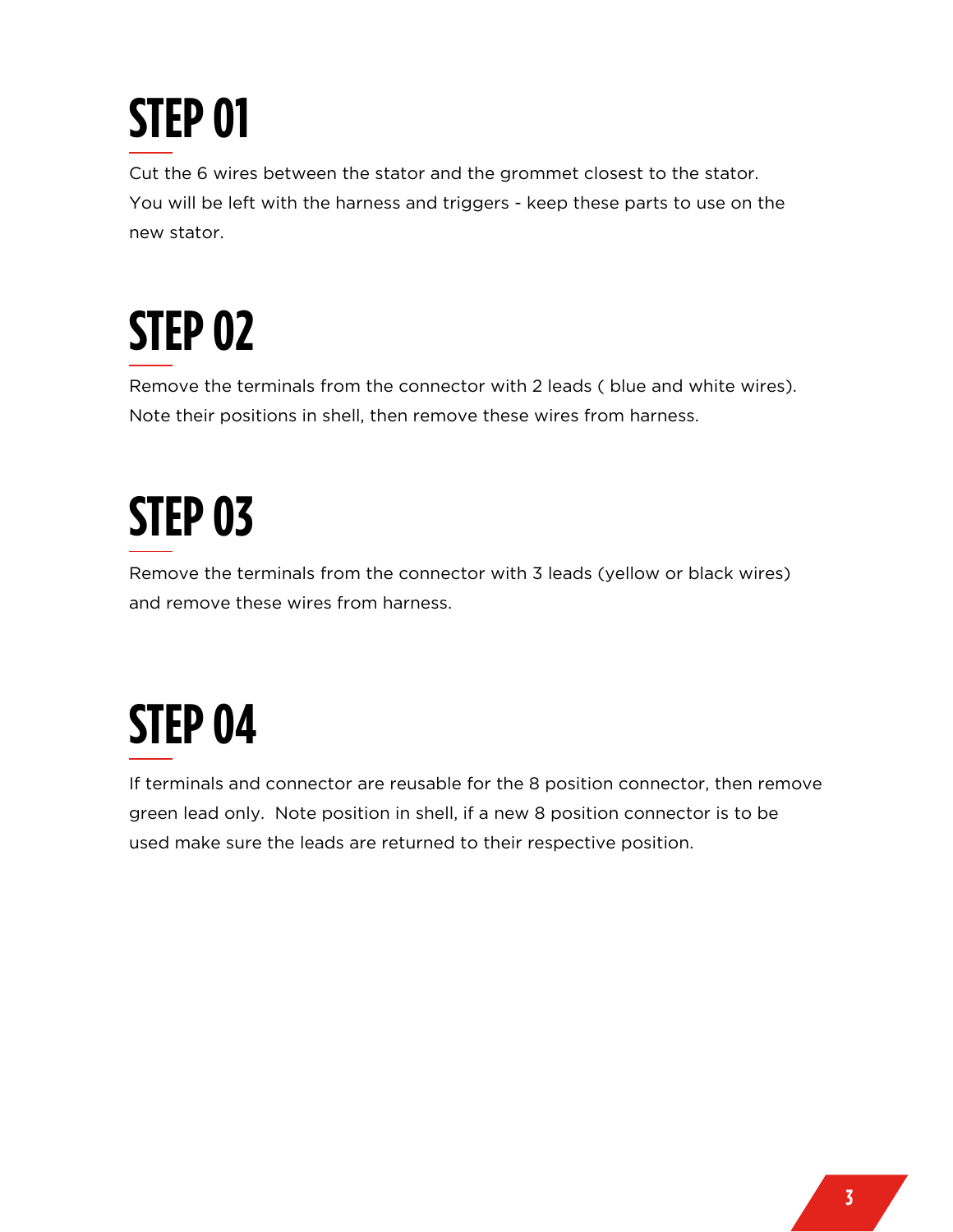## **STEP 05**

Feed three black wires and blue, white and green wires (from the new stator) through the stock grommet(s) and sheating. See diagram for correct distance between stator and grommet.



### **STEP 06**

Trim and strip leads as necessary. Terminate 6 wires. (Be sure wires are in proper positions per diagram). Re-tape harness